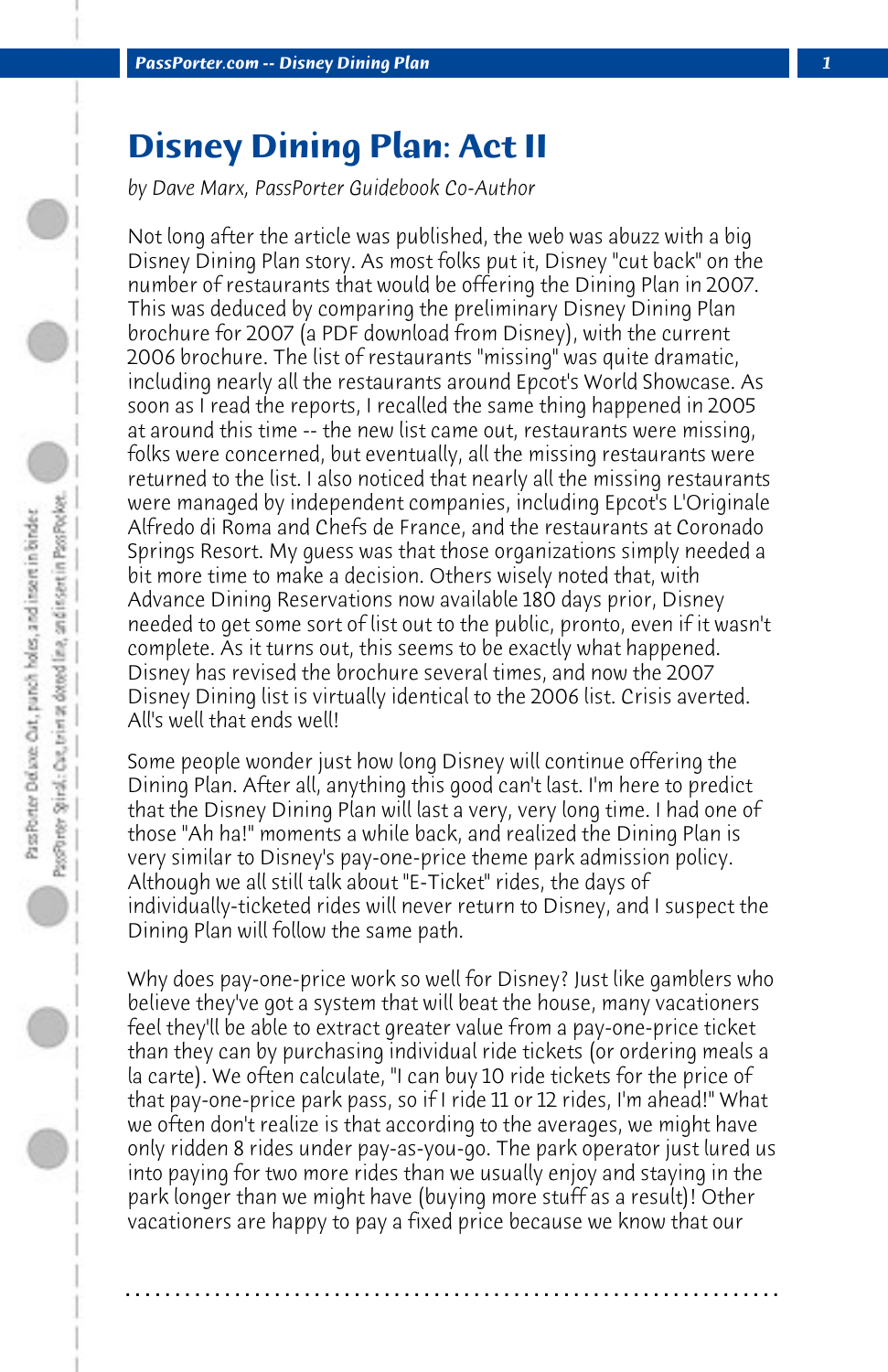expenses are "capped." Nothing is more painful to Moms and Dads than reaching into our pockets for yet another strip of ride tickets. Pay it up front, and get the pain out of the way!

Fortunately for all of us, theme parks and restaurants aren't controlled by the same irrevocable mathematical odds as roulette wheels. With some study and planning, anyone can manage to ride a couple more rides or eat a grander meal than the average vacationer -- there are no mathematical formulas (or casino goons) standing in the way.

But as casino owners know, long-term, nobody can beat the odds. I am quite confident that Disney has analyzed their costs very carefully, and on average Disney is not losing money with the pay-one-price dining plan. They've probably succeeded in encouraging most families to spend more on dining with Disney than they would have otherwise. There are definitely more people eating at table-service restaurants, as anyone who has tried to get dining reservations lately can attest. Disney's free Dining Plan deal offered for September vacations was so popular that they temporarily converted several counter-service establishments to table-service buffets to absorb the added demand. This is in September, one of the slowest months of the Disney year. Disney managers reported that demand for reservations was greater than during peak holiday periods!

So, we're eating more grandly and feeling like we're getting more than our money's worth. As we get better at extracting value from our dining experience, I'm sure the price for the Dining Plan will simply ratchet-up, just like park admission. (Have you noticed that the added park-going "efficiency" provided by FASTPASS has resulted in higher park admission prices?) As perceived value increases, prices increase to bring that perceived value back into line. From Disney's perspective, "great value" is too generous, "fair value" is just right.

Now, here is some news, some great tips from our readers in response to the previous Dining Plan article, and one correction.

Everyone wonders whether Advance Dining Reservations (407-WDW-DINE) are really necessary during "slow" periods. Thanks to the demand generated by the dining plan, the answer is a firm, "Definitely!" Walk-up seating at the most popular spots, like Epcot's Le Cellier, is nearly impossible to get. So even if you want to keep your plans loose, make sure you have a reservation in your back pocket just in case, or plan to phone a few hours prior to meal time.

DVC Members can now purchase the Dining Plan when they are staying "on points." Contact DVC for the details.

**. . . . . . . . . . . . . . . . . . . . . . . . . . . . . . . . . . . . . . . . . . . . . . . . . . . . . . . . . . . . . . . . . .**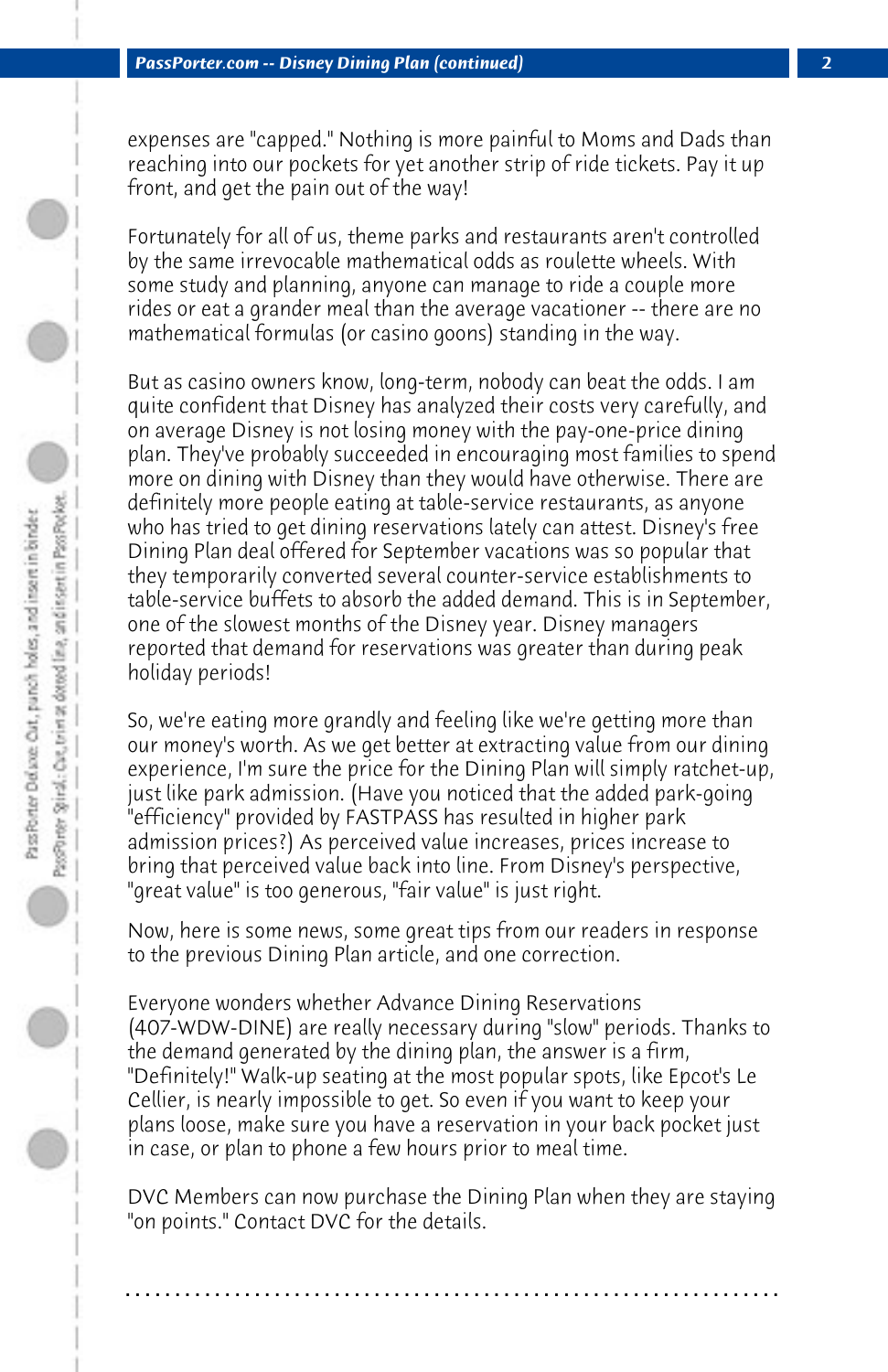There are rumors that Annual Passholders will also be able to purchase the Dining Plan. Keep your eyes on Mickey Monitor, the Annual Passholder newsletter.

Correction: In the original article, I noted that all dining credits are encoded on a single Key to the World card. Actually, any card can be used to access the dining credits. Your party can split up, and everybody will still be able to eat. Disney keeps track of your credits on its central computers, so it doesn't matter which card you use -- all credits will be available and accounted for. You can request a print-out of where the credits were consumed at any time, by asking your resort lobby concierge. We recommend you do this several times during your stay, as we have encountered computer errors.

Tips: Snack credits can be used to purchase packaged Disney cookies (and other items) in resort gift shops. They're a great take-home gift item.

Since you must buy the plan for every day of your resort stay, folks who arrive in the late evening and depart in the morning may have some excess credits to use. Reader Holly H. even treated strangers to a meal, rather than let the credits go to waste. It's a great way to spread some magic!

Tanya B. suggested an alternate strategy for dining at Signature Restaurants. She and her husband spent two credits on a single adult meal, and supplemented it with a cash purchase of one entree (the cheaper one, of course). They split appetizer and dessert, stayed "on budget" for the Dining Plan, and certainly got a much better value than if they had used four credits for two full meals.

Reader S.G. reports seeing dessert coupons at counter service restaurants so that folks who wanted to get their Dining Plan dessert later had an easy way to do it. So, keep your eyes open at the cashier, and be sure to ask.

With Epcot's Food and Wine Festival nearly upon us, it's good to know that snack credits can be used for many of the snack items offered around the World Showcase. Look for the DDP icon on the menus.

Many people have asked whether sharing meals on the Dining Plan is allowed. For counter-service and a la carte restaurants, definitely yes. You cannot share buffet or family-style meals, though. Meal sharing frees-up credits that can be used to pay for Signature Dining experiences, a third meal during the day, or a treat for friends/relatives that are not on the dining plan.

**. . . . . . . . . . . . . . . . . . . . . . . . . . . . . . . . . . . . . . . . . . . . . . . . . . . . . . . . . . . . . . . . . .**